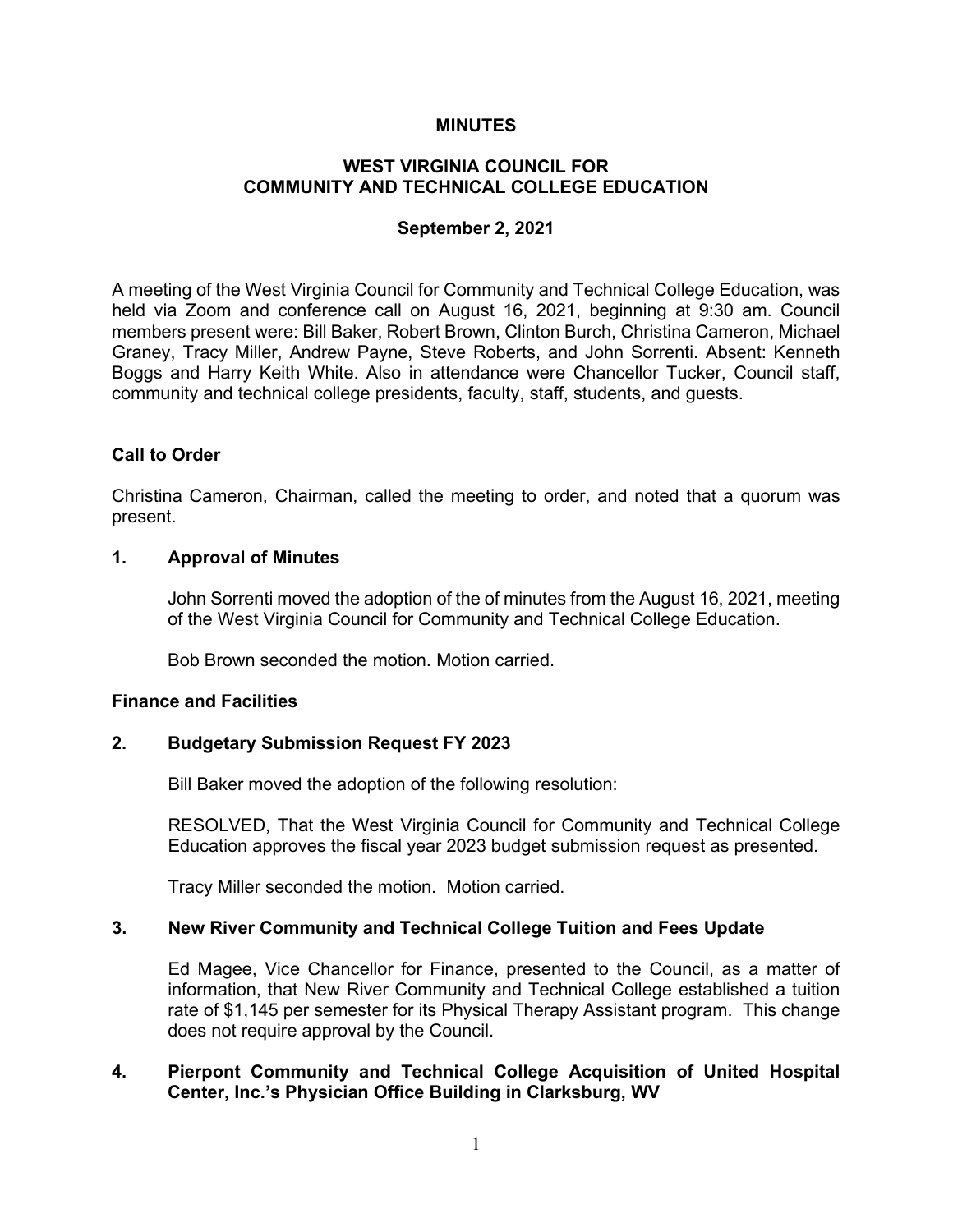Bill Baker moved the adoption of the following resolution:

RESOLVED, That the West Virginia Council for Community and Technical College Education approves Pierpont Community and Technical College's acquisition of United Hospital Center Inc.'s physician office building at 200 South Chestnut Street in Clarksburg, West Virginia.

Bob Brown seconded the motion. Motion carried.

## **General**

# **5. Technical Program Development Grant Award**

Bob Brown moved the adoption of the following resolution:

RESOLVED, That the West Virginia Council for Community and Technical College Education approves the Technical Program Development grant award as proposed.

John Sorrenti seconded the motion. Motion carried.

### **Executive Session**

It was noted for the record that the Council elected to remain in open session for the following items:

## **6. Contract Extension for Acting President at BridgeValley Community and Technical College**

Bill Baker moved the adoption of the following resolution:

RESOLVED, That the West Virginia Council for Community and Technical College Education compensation for Dr. Casey Sacks as Acting President of BridgeValley Community and Technical College as proposed by the institutional board of governors.

John Sorrenti seconded the motion. Motion carried.

### **Adjournment**

There being no further business the meeting was adjourned.

### **Upcoming Meeting**

| Location: | Advanced Technology Center, South Central West Virginia |
|-----------|---------------------------------------------------------|
|           | South Charleston, WV                                    |
| Date:     | October 7, 2021                                         |
| Time:     | $9:30 \text{ am}$                                       |